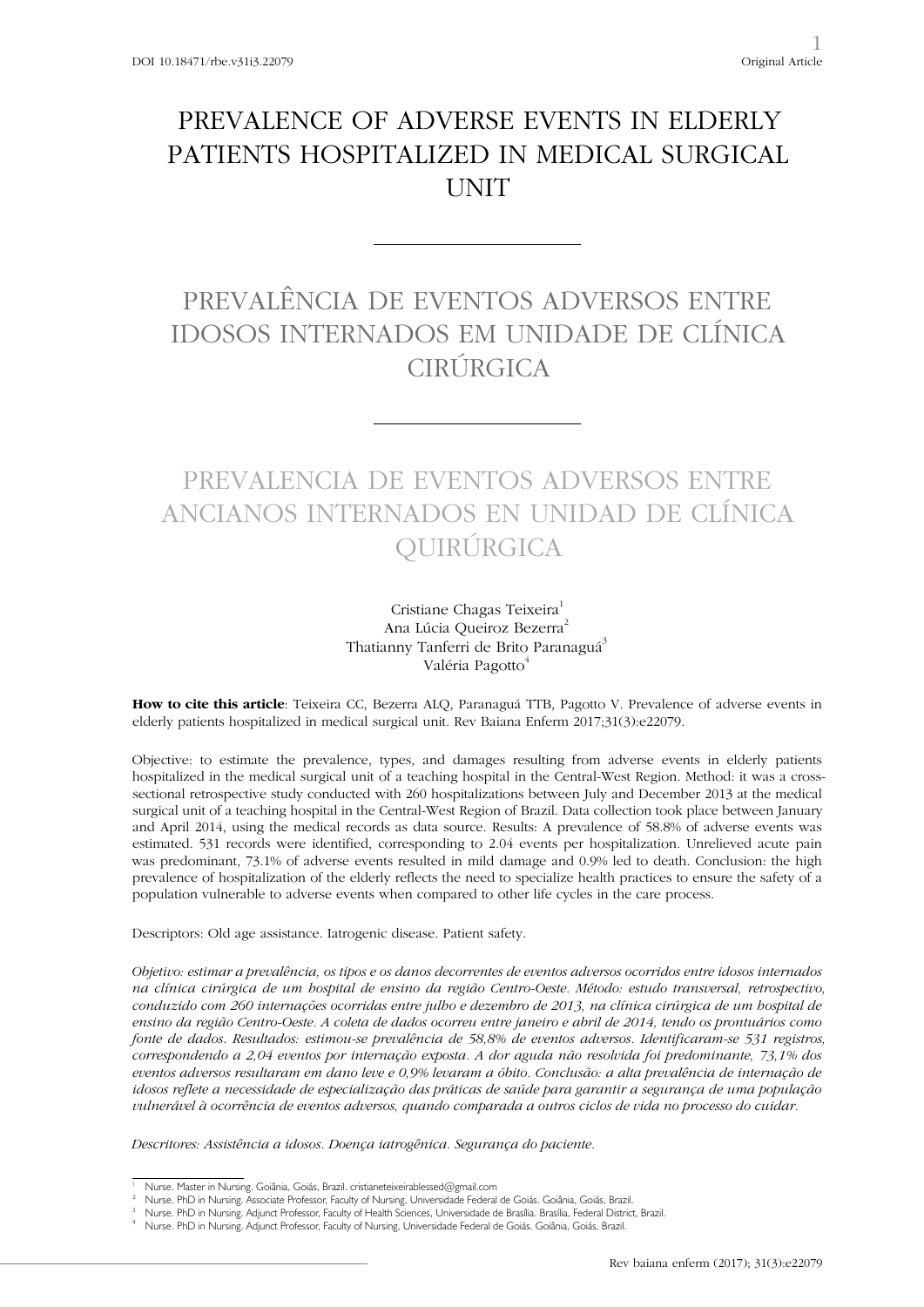*Objetivo: estimar la prevalencia, los tipos y daños resultantes de eventos adversos ocurridos entre ancianos internados en clínica quirúrgica de un hospital de enseñanza de la región Centro-Oeste, Brasil. Método: estudio transversal, retrospectivo, con 260 internaciones entre julio y diciembre de 2013, en la clínica quirúrgica citada. Recolección de datos entre enero y abril de 2014, teniendo los prontuarios como fuente de datos. Resultados: se estimó prevalencia de 58,8% de los eventos adversos. Se identificaron 531 registros, correspondiendo a 2,04 eventos por internación expuesta. El dolor agudo no resuelto fue predominante, 73,1% de los eventos adversos resultaron en daño leve y 0,9% llevaron a la muerte. Conclusión: la alta prevalencia de internación de ancianos refleja la necesidad de especialización de las prácticas de salud para garantizar la seguridad de una población vulnerable a la ocurrencia de eventos adversos, en comparación con otros ciclos de vida en el proceso del cuidar.*

*Descriptores: Asistencia a los ancianos. Enfermedad iatrogénica. Seguridad del paciente.*

#### **Introduction**

The significant increase in the elderly population and the changes in their epidemiological profile have contributed to the growing process of hospitalization and dependence on care provided by health professionals<sup>(1)</sup>. In the hospital context, elderly patients constitute a group highly exposed to adverse events during the care practice, either by the slower recovery, which prolongs the hospitalization time, by the type of care required, or even by the fragility of the life cycle itself<sup> $(2-4)$ </sup>. Adverse events are understood as incidents resulting from health care that cause some harm to the patient, whether physical, social, or psychological, which includes illness, injury, suffering, disability, or death $^{(5)}$ .

Considering only the events related to drug administration detected during hospitalization in emergency services, the additional cost of assistance to the German health system exceeds two billion euros per year<sup>(6)</sup>. Studies conducted in Brazilian, Portuguese, and Canadian hospitals reveal that the most frequently described adverse events during hospitalization of the elderly are infiltration, obstruction or phlebitis in peripheral venous access, pressure injury, loss of nasoenteral tube, fall, and drug administration related events<sup> $(2,4,7)$ </sup>. Systematic review assessing the occurrence of surgical adverse events showed that errors during non-surgical activities are more frequent than errors in surgical procedures  $^{(8)}$ . Therefore, investigating the magnitude of these events in the health care context of hospitalized elderly people becomes imperative, especially

due to the incipient literature on the safety of this population in a medical surgical environment at both national and international level.

This research is justified by the substantial number of elderly people using health services, the susceptibility to adverse events, the excessive costs related to elderly health care models, and attempts to minimize the effects of adverse events on the patient<sup> $(1-4,6)$ </sup>. Additionally, it may help in the development of more effective strategies to prevent adverse events during hospitalization.

This study aimed to estimate the prevalence, types, and damages resulting from adverse events in elderly people hospitalized in the medical surgical unit of a teaching hospital in the Central-West Region.

#### **Method**

It was a cross-sectional retrospective study conducted at the medical surgical unit of a teaching hospital in the Central-West Region of Brazil. The institution is part of the Sentinel Hospital Network of the National Health Surveillance Agency (Anvisa), it has a Center for Patient Safety and, among its actions, works in the active and qualified notification of adverse events and technical complaints related to health products, as well as in the continuing education for professionals.

The hospitalization of patients in the medical surgical unit was chosen for analysis, being treated independently. Nevertheless, it is worth mentioning that there were no readmissions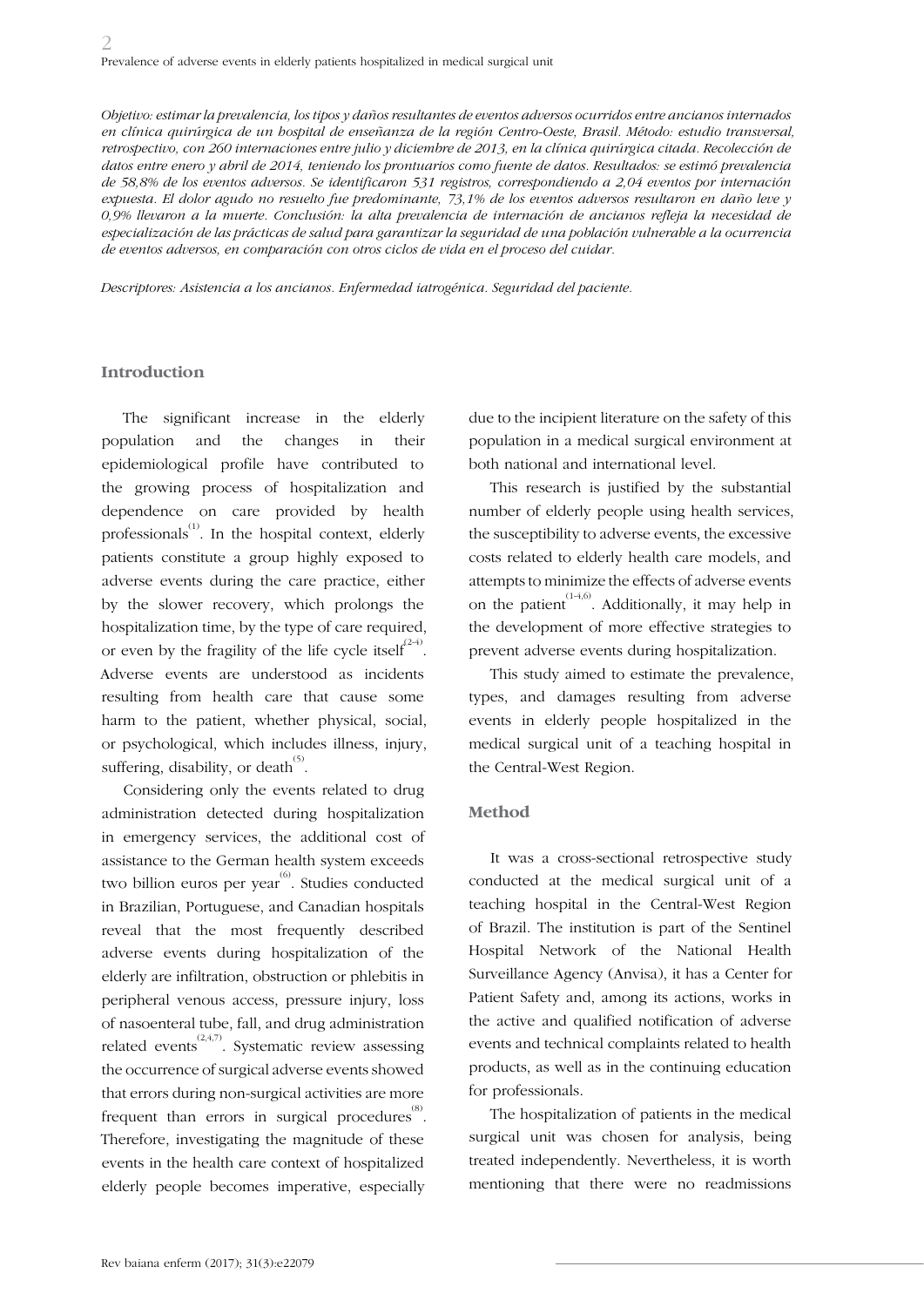associated with adverse events. The following inclusion criteria were considered for selecting the hospitalizations: individuals aged 60 years and older at the time of admission and a minimum stay of 24 hours.

Between July and December 2013, there were 260 hospitalizations of elderly patients, corresponding to 19.9% of all hospitalizations registered in the medical surgical unit in the period (1,305, regardless of the age group), since some elderly patients were hospitalized more than once in the investigation period.

Data collection took place between January and April 2014, with the medical records of the elderly as data source. A structured instrument was used, evaluated for precision, clarity, and objectivity by experts and refined in a pilot study. This instrument consisted of two parts: the first addressed the general characteristics of the patient and hospitalization; while the second included a spreadsheet for investigation and full description of adverse events.

The notes of all health professionals contained in the distinct parts of the medical record (patient identification forms, admission sheet, clinical evolution, care and drugs prescription) have been thoroughly read. Records that presented some evidence of adverse events were transcribed to the worksheet designed, forming the corpus of analysis. To validate the records of adverse events, the World Health Organization (WHO)  $^{(5)}$  definition was applied. The corpus of analysis was independently evaluated by three specialists in patient safety.

Adverse event was the outcome variable of this study, defined as an incident arising from health care that, necessarily, resulted in some harm to the patient, compromising the structure or part of the body and/or any harmful effects, whether physical, social, or psychological, which includes illness, injury, suffering, disability, or death<sup> $(5)$ </sup>. The damage identification was guided by the explicit record of the consequence of the incident to the patient during hospitalization, and

its classification regarding severity was based on the taxonomy for patient safety proposed by the  $WHO^{(5)}$ .

Data were analyzed descriptively through the Statistical Package for the Social Sciences (SPSS) version 20.0 for Windows, presenting relative and absolute frequencies for the categorical variables. Regarding the continuous variables, mean, standard deviation, maximum and minimum were calculated. The prevalence of adverse events and the 95% confidence interval were calculated considering the total number of elderly hospitalized as denominator and the number of elderly patients exposed to adverse events as numerator.

Study associated with the project "Analysis of the Occurrences of Adverse Events in a Sentinel Hospital Network in the Central-West Region", it was approved by the Research Ethics Committee of the Hospital das Clínicas of the Federal University of Goiás, under Protocol No. 064/2008. All ethical aspects were followed, in compliance with national and international standards of research ethics involving human beings.

## **Results**

The analysis comprised 260 hospitalizations of elderly patients, corresponding to 19.9% of all hospitalizations in the period. Predominant hospitalizations consisted of male elderly (50.4%), aged 60-69 years (58.5%), mean age of 68.5 years (+6.65), and with comorbidities (68.5%), whose highest frequency was arterial hypertension and diabetes mellitus. Regarding admissions, they were the emergency type (57.7%), and the most frequent specialties were general surgery (21.9%), followed by vascular surgery (16.2%), proctology (13.8%), and urology (12.3%). Length of hospitalization ranged from 1 to 110 days, with a predominance of 1 to 3 days in 145 hospitalizations (55.8%).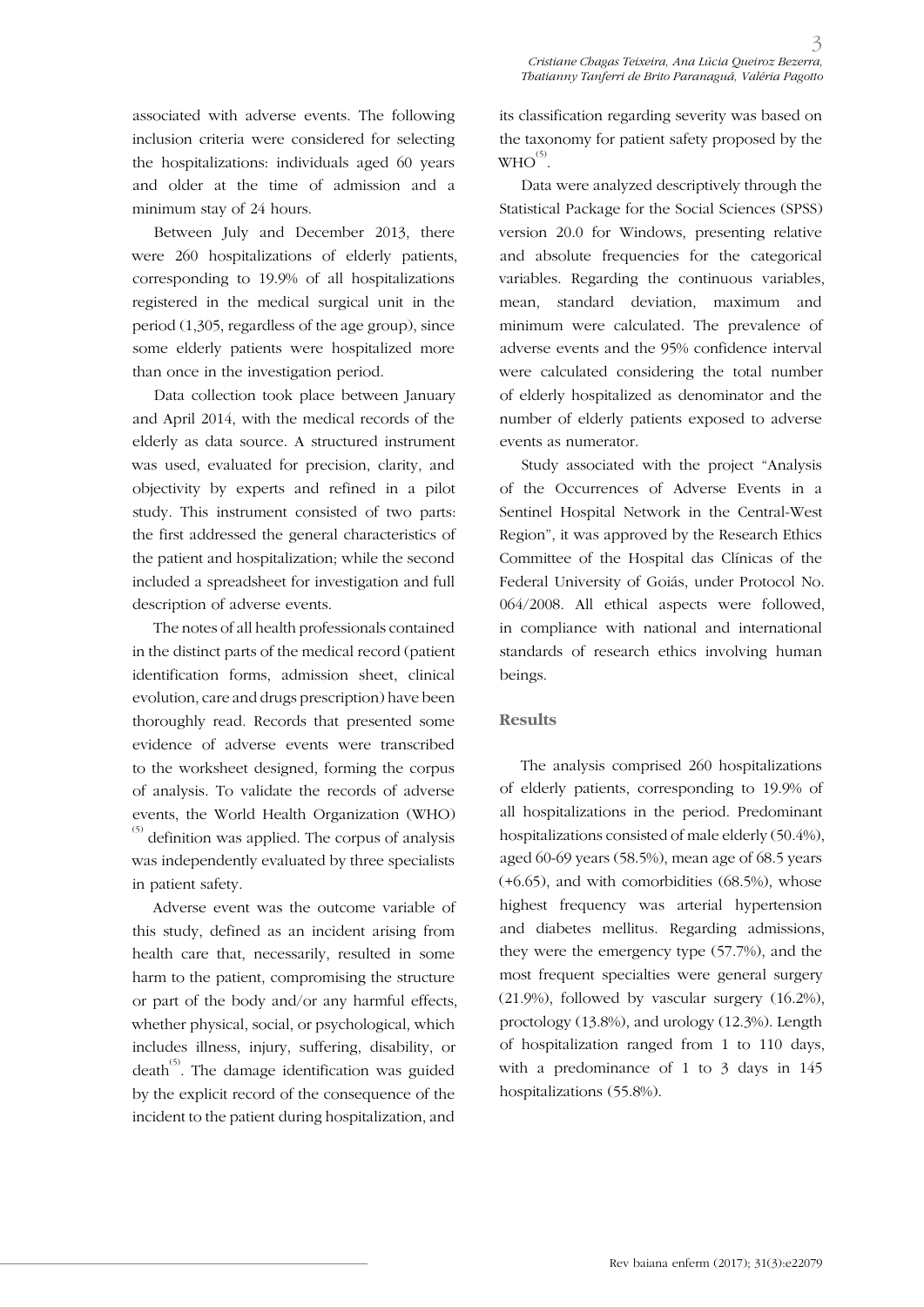| <b>Variables</b>                  | n   | $\frac{0}{0}$ |
|-----------------------------------|-----|---------------|
| Gender                            |     |               |
| Male                              | 131 | 50.4          |
| Female                            | 129 | 49.6          |
| Age group                         |     |               |
| 60-64 years                       | 89  | 34.2          |
| 65-69 years                       | 64  | 24.6          |
| 70-74 years                       | 56  | 21.5          |
| 75-79 years                       | 31  | 11.9          |
| 80-84 years                       | 14  | 5.4           |
| 85 years and older                | 06  | 2.3           |
| Comorbidities                     |     |               |
| Yes                               | 178 | 68.5          |
| N <sub>o</sub>                    | 73  | 28.1          |
| No record                         | 09  | 3.5           |
| Type of admission                 |     |               |
| Emergency                         | 150 | 57.7          |
| Elective                          | 110 | 42.3          |
| Presence of companion             |     |               |
| Yes                               | 142 | 54.6          |
| N <sub>o</sub>                    | 49  | 18.8          |
| No record                         | 69  | 26.5          |
| Length of hospitalization         |     |               |
| 1-3 days                          | 145 | 55.8          |
| 4-6 days                          | 33  | 12.7          |
| 7-9 days                          | 21  | 8.1           |
| 10-12 days                        | 14  | 5.4           |
| 13 days or more                   | 47  | 18.1          |
| <b>Procedures</b>                 |     |               |
| Surgical intervention             | 209 | 80.4          |
| Antibiotic prophylaxis            | 107 | 41.2          |
| Administration of hemoderivatives | 44  | 16.9          |
| <b>Tubular devices</b>            |     |               |
| Catheter                          | 227 | 87.3          |
| Probe                             | 92  | 35.4          |
| Drain                             | 55  | 21.2          |
| Others                            | 18  | 6.9           |
| <b>Total</b>                      | 260 | 100.0         |

**Table 1** – Characterization of hospitalizations in the medical surgical unit of a teaching hospital in the Central-West Region. Goiânia, Goiás, Brazil – July-Dec 2013. (n=260)

Source: Created by the authors.

Among the admissions, 209 out of 260 (80.4%) presented at least one type of surgical intervention. In these admissions, there were 20 (3.8%) surgical suspensions and 5 (0.9%) records of scheduled and non-performed examination. In this case, they were considered as adverse events, as they resulted from failures in clinical administration, caused by the lack of specific materials, defective equipment, human resources, lack of vacancy in the Intensive Care

Unit (ICU), lack of evaluation of the cardiology team, delay in starting the surgical procedure, and incomplete solicitation documents.

The following procedures were registered: antibiotic prophylaxis (41.2%); administration of hemoderivative (16.9%); implantation of peripheral and/or central venous catheter (87.3%); bladder, nasogastric and/or nasoenteral catheterization (35.4%); use of suction, abdominal, or Penrose drain (28.1%) (Table 1).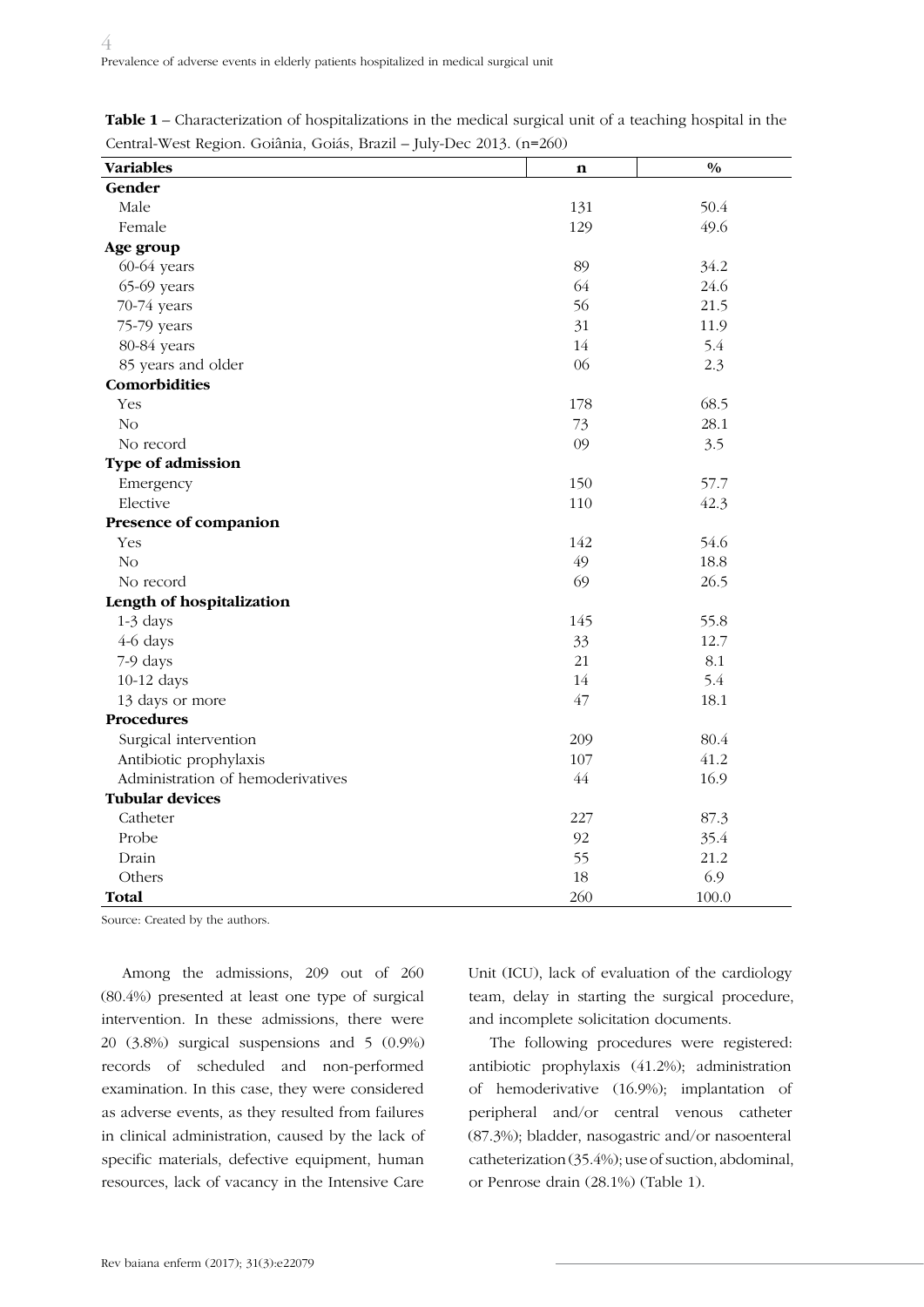Among the 260 hospitalizations, 153 had at least one adverse event, with a prevalence of 58.8% (95% CI: 52.8-64.7). In this total, there were 531 adverse events with a mean of 2.04 adverse events per hospitalization. One single hospitalization registered up to 28 adverse events.

Table 2 demonstrates that the most frequent type of adverse event was related to the clinical process (90%). Among these, 80.2% presented record of unrelieved acute pain during the pre- and/or postoperative period, requiring substitution or inclusion of drug therapy. Records of unplanned peripheral venous catheter removal (bladder catheter, nasogastric tube, and suction drain) and peripheral venous catheter obstruction (7.2%) resulted in additional procedures, such as replace the device, new punctures and/or discomfort to the elderly patient. Furthermore, the clinical process category revealed 6 (1.1%) records of failures during technical procedures, resulting from several attempts to pass a nasogastric tube, which led the patients to

vomiting, as well as unsuccessful venipuncture, which caused hematoma and local infiltration.

There were 14 (2.6%) adverse events related to the medication process, which consisted of reactions following the administration of dipyrone analgesics, antibiotics, sedatives, and anti-inflammatories. These events induced the suspension and replacement of the proposed therapy.

In relation to hemoderivatives, 2 (0.4%) adverse events occurred due to lack of blood bags, delaying the treatment prescribed after patient evaluation. The lack of blood derivatives resulted in death.

The 10 (1.9%) cases of hospital infection required additional treatment and prolonged hospitalization, with death as the most severe damage.

Adverse events related to patient accidents were registered to a lesser extent, with 1 (0.2%) case of fall from a standing height and 1 (0.2%) case of pressure injury in the sacral region, which required additional care therapies.

**Table 2 –** Adverse events in elderly patients hospitalized in the medical surgical unit of a teaching hospital in the Central-West Region. Goiânia, Goiás, Brazil – July-Dec 2013. (n=260)

| <b>Adverse events</b>                                  | n   | $\frac{0}{0}$ |
|--------------------------------------------------------|-----|---------------|
| Clinical procedure/process                             |     |               |
| Unrelieved acute pain                                  | 426 | 80.2          |
| Unscheduled removal and obstruction of tubular devices | 38  | 7.2           |
| Errors during technical procedures                     | 06  | 1.1           |
| Surgical wound dehiscence                              | 05  | 0.9           |
| Non-drug allergic process                              | 03  | 0.6           |
| Clinical administration                                |     |               |
| Surgery suspension                                     | 20  | 3.8           |
| Examination scheduled and not performed                | 05  | 0.9           |
| <b>Medication/intravenous fluids</b>                   |     |               |
| Adverse drug reaction                                  | 14  | 2.6           |
| <b>Hospital infection</b>                              |     |               |
| Surgical site infection, Phlebitis and Sepsis          | 10  | 1.9           |
| <b>Hemoderivative</b>                                  |     |               |
| Lack of blood bags                                     | 2   | 0.4           |
| <b>Patient accident</b>                                |     |               |
| Fall                                                   | 01  | 0.2           |
| Pressure injury                                        | 01  | 0.2           |
| Total                                                  | 531 | 100           |

Source: Created by the authors.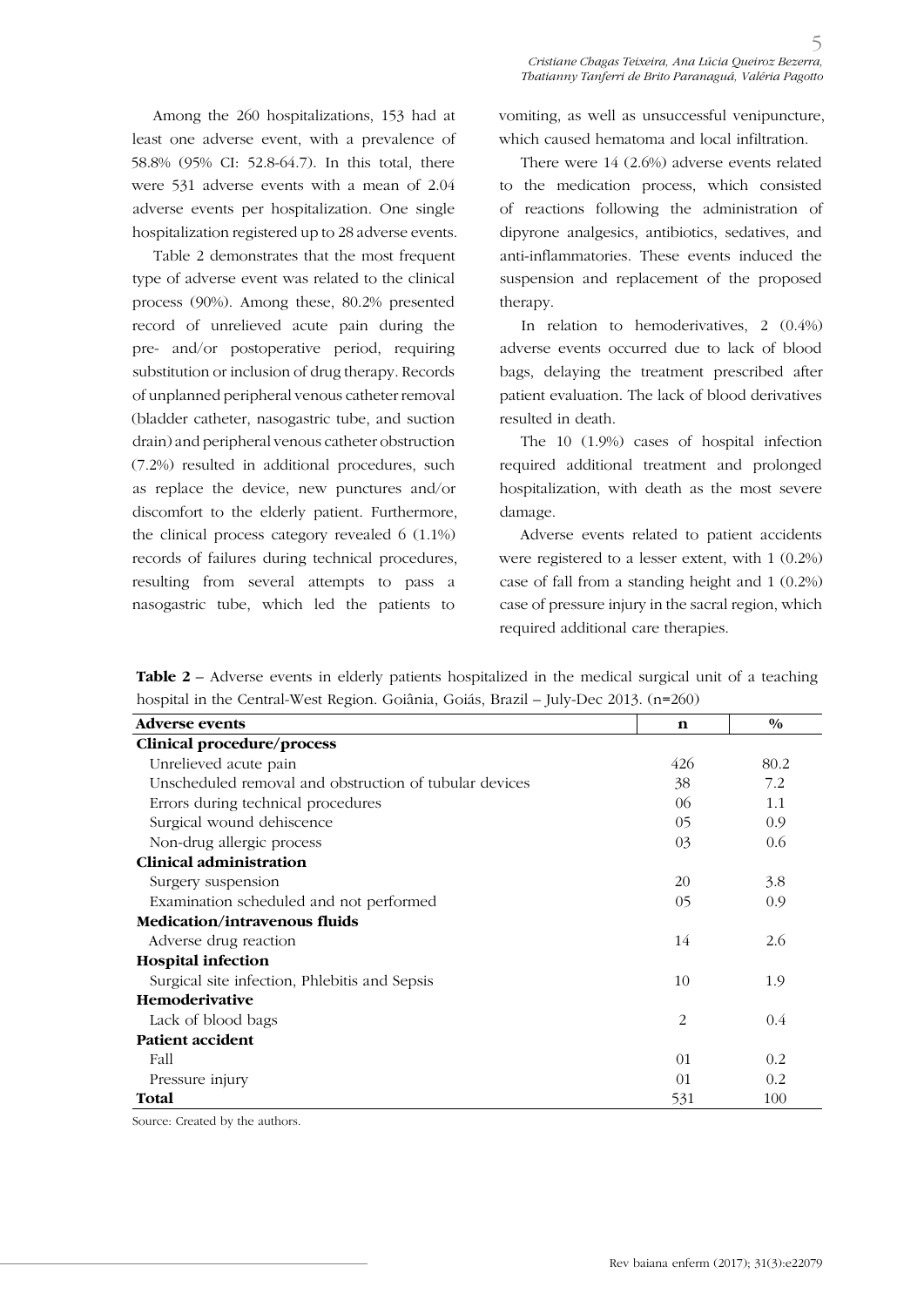The magnitude and severity of the consequences of adverse events were different. Of the 531 adverse events identified, 388 (73.1%) resulted in mild damage and 135 (25.4%) in moderate damage. Severe damage was identified in 3 (0.6%) adverse events. With greater impact, 5 (0.9%) led to death.

In the analyzed charts, there were no records of corrective or preventive measures adopted by the health team and institution regarding the occurrence of adverse events.

## **Discussion**

The prevalence of adverse events observed in this study (58.8%) was much higher than the World Health Organization estimates of  $10\%^{\circ\circ}$ . Previous studies corroborate these findings $^{(3,10)}$ and indicate that elderly patients are described at high-risk for the occurrence of adverse events during hospitalization. These events occur during the patient's hospital stay and cause temporary or permanent incapacitation, prolong hospital stay, increase hospital costs, and can lead to death $^{(3)}$ .

The high rate of elderly patients with comorbidities and the resulting polypharmacy verified in this study may have contributed to this high prevalence of adverse events, since they indicate a possible fragility of these individuals. Polypharmacy should be carefully monitored by the health team, since the prescription of three or more medications daily during hospitalization triples the risk of incidents involving medication $\sum_{i=1}^{(11)}$ 

Moreover, the length of hospitalization may also have influenced this high prevalence, which can be both a cause and a consequence of adverse events, since their occurrence during hospitalization often prolongs the permanence in the health institution<sup>(2,3)</sup>. At the same time, the patient's stay in the institution increases the risk of these events<sup> $(11)$ </sup>. Thus, it is essential to know the profile of elderly patients to direct the action of health professionals to a more specialized, individualized, and safe care that may decrease the prevalence of adverse events in the hospital.

In addition to this high prevalence, there was a high incidence of adverse events (531 in total), corresponding to a mean of 2.04 per hospitalization, with a higher frequency of cases related to the clinical process (90%). Study carried out in São Paulo, Brazil, revealed that 55% of hospitalized elderly had adverse events related to the medication process, hospital infections, therapeutic and surgical procedures, and diagnostic procedures or errors<sup>(2)</sup>. On the other hand, multicenter study conducted in three Dutch hospitals verified that the most prevalent adverse events among the hospitalized elderly population were pain, polypharmacy, cognitive loss, urinary catheter-related infection, incontinence, fall, and pressure injury $^{(10)}$ .

Understanding the differences in patient safety indicators can positively influence work processes through the socialization of best practices and effective measures for preventing adverse events among hospitalized elderly.

Among the types of events, unrelieved acute pain was predominant in this study (80.2%). Although pain is considered subjective, its adequate management reduces hospitalization time, promotes short recovery, and improves the mobility of elderly patients, especially when the hospitalization was caused by some fracture<sup>(12)</sup>. Effective pain control is one of the evaluation items for accreditation and quality certification in hospital services by Programs such as those proposed by the National Accreditation Organization (ONA) and the Joint Commission International  $(JCI)^{(13)}$ . There were no records indicating the professionals' behavior regarding the registry of unrelieved acute pain, demonstrating that the evaluation of the proposed treatment does not take place. It is suggested that professionals systematically evaluate the pain intensity of surgical patients for safer and more resolutive treatments<sup>(12,14)</sup>.

Additionally, in the category concerning the clinical process, adverse events involving the use of tubular devices were also recorded, corresponding to 7.2% of the cases. The unscheduled removal of these devices is often found in the literature<sup> $(14-15)$ </sup>. Although they have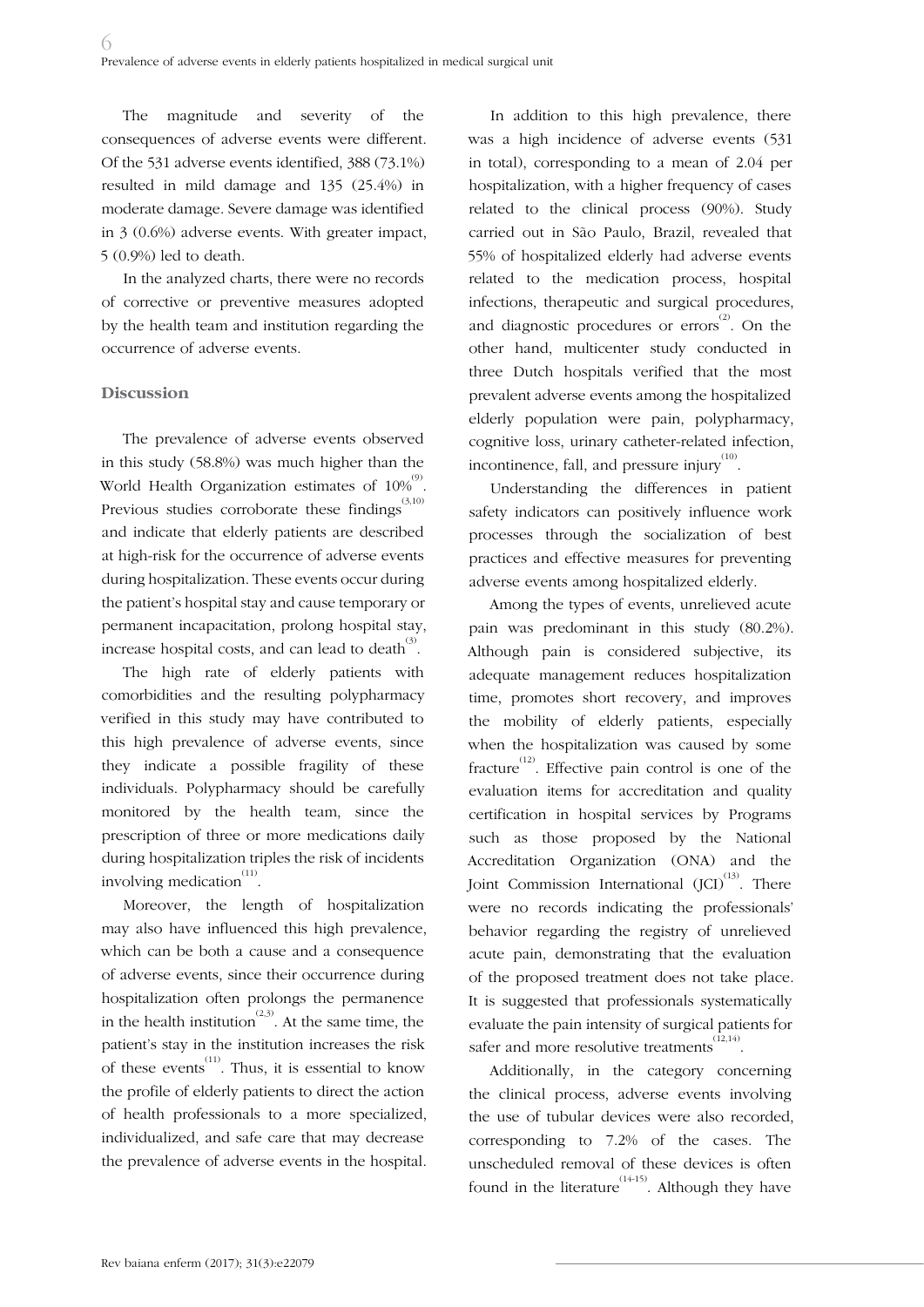not resulted in severe damage, parallel use of two or more tubular devices, such as probes, catheters, and drains, facilitates connection errors that cause serious adverse events, as they often result in death of the patient. Reviewing the work processes, using safer equipment, with better quality, and adopting preventive measures adapted to the reality of the work help reduce this type of events  $^{(15)}$ .

Inefficient clinical management may increase the risk of adverse events during hospitalization  $\overset{\text{(14,16)}}{\ldots}$ . This study indicated the occurrence of surgical suspension and cancellation of exams. Lack of resources, broken equipment, delays/ cancellations of surgeries, delays in performing complementary and specialized examinations, and delays in delivering diagnostic tests  $^{(17)}$ , as well as financial, family, and social difficulties, increase hospitalization time and the patient's exposure to such events. It is worth highlighting that the WHO considers the prolongation of hospitalization due to factors related to clinical administration an adverse event $\overset{(5)}{.}$ 

Hospital infections and patient accidents found in this research are consistent results with previous studies<sup> $(10,14)$ </sup>. The types of adverse events arising from unsafe assistance are similar, regardless of location, region, and type of service provided.

The nursing team is identified as the main responsible for the prevention and control of hospital infection, for ensuring the use of adequate attire, performing aseptic techniques, adequate training and, mainly, for promoting the development of critical awareness in health professionals for building a culture of prevention $^{(18)}$ .

Pressure injuries are common, costly, and negatively impact the health of hospitalized elderly patients. The nursing team is also accountable for monitoring these lesions and their occurrence in hospitalized elderly is estimated at 9%, reaching up to 33% in advanced stages. This number can be reduced by adopting clinical practices, including the elaboration and implementation of protocols for risk assessment, protocols for therapeutic action, as well as care planning and documentation $^{(19)}$ .

Falls represent a common adverse event among hospitalized elderly patients, with an incidence of 16.9%, but can be avoided through improvements in the hospital structure, actions of promotion, prevention, and follow-up of the elderly by nursing $^{(20)}$ .

Adverse drug reactions were frequent adverse events during the hospitalization of the elderly. It is estimated that 51.2% of drug prescriptions for the hospitalized elderly population contain drugs that are unfit for their age. Among the patients with inadequate prescriptions, 42.3% had adverse reactions<sup>(21)</sup>. The occurrence of these drug reactions might be related to the use of routine drugs. The treatment prescribed in the hospital, along with the use of routine medication and the fragility of the elderly, may maximize adverse drug reactions during hospitalization. Establishing routines for evaluation and quick response to these reactions may promote patient well-being during hospitalization and avoid the prolongation of complications that may require additional intervention.

Given the elderly susceptibility to develop complications related to the use of medications, the continuous evaluation of the prescription can help reduce potential risks. Drug reconciliation has been encouraged for being an effective measure to identify differences in drug prescriptions, mainly because it includes the evaluation of drugs used routinely by the elderly and for ensuring the prescription assessment in each transition period of the patient within the health institution<sup> $(22)$ </sup>. Moreover, the participation of the nursing, medical, and pharmaceutical team in discussing the cases broadens the possibilities of identifying reportable circumstances related to drug therapy.

The consequences or severity of adverse events are evidenced by their potential to induce damages and losses to the elderly hospitalized. Much of the damage caused by these events is classified as mild<sup> $(8,14)$ </sup>, similar with the results verified in this study. Nonetheless, it has already been proven that unsafe care produces disastrous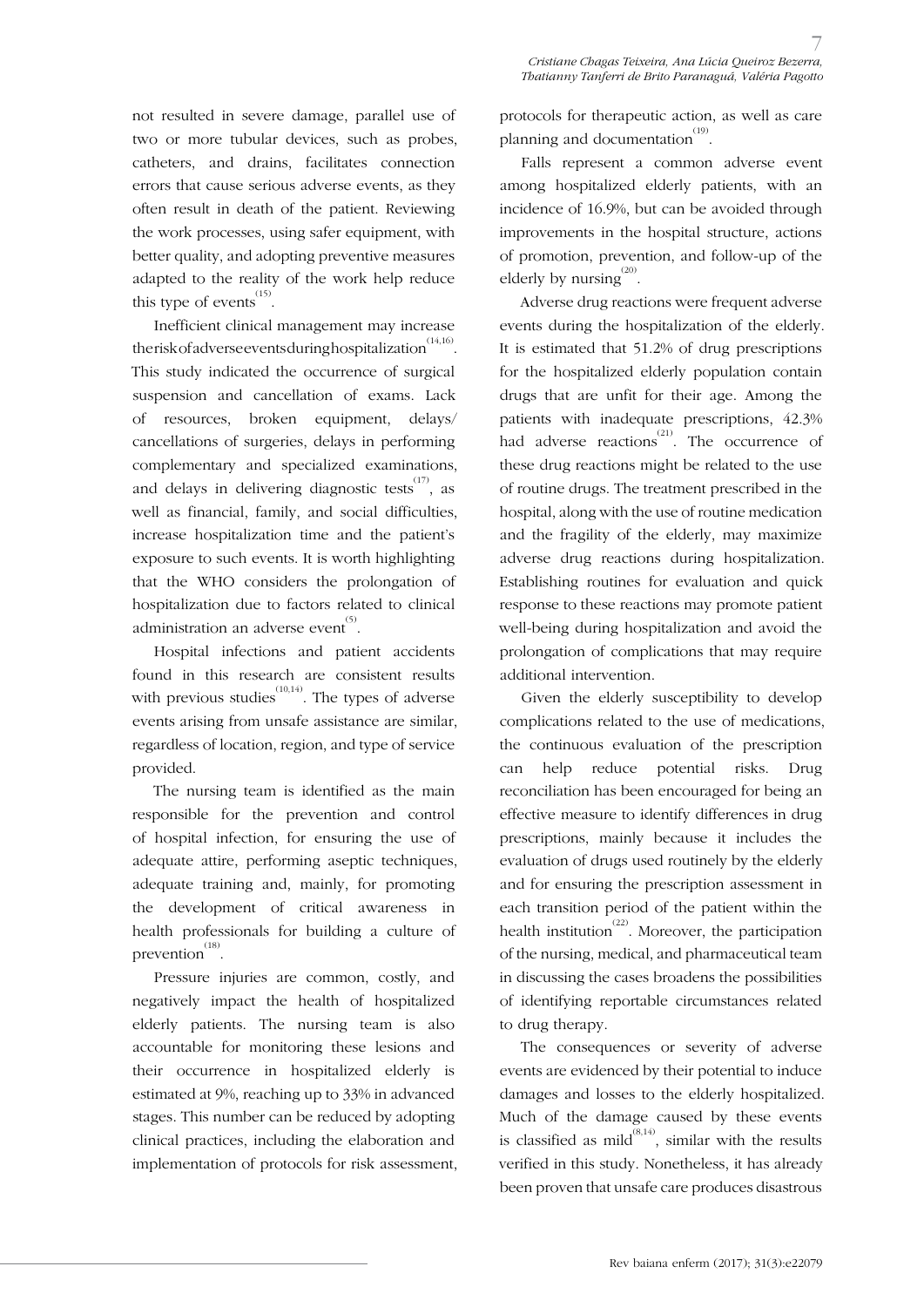damages, such as the 0.9% of deaths due to registered adverse events, which corresponded to 5 elderly who could have their lives preserved through more incisive protocols for preventing adverse events.

Most of the hospitalizations of the elderly in this study maintained the presence of companions, which is considered a key element, since they represent a link with their identity in the extra-hospital environment and minimize the negative impacts of the hospitalization process  $^{(23)}$  . The presence of companions during the care provides greater security to the patient, but also contributes significantly with information to health professionals about the signs and symptoms presented by the elderly patient, thus helping to improve the quality of care.

In health institutions that encourage a safety culture, the presence of companions is considered a barrier to avoid adverse events during the hospitalization process of the elderly  $^{(23)}$ . In this regard, the health team needs instruments to establish a proactive link between those involved and, especially, to recognize people/ potential companions to develop the decisionmaking ability and, therefore, the autonomy of this new actor of patient-centered care  $^{(23)}$ .

Implementing error-based learning systems that include voluntary and prospective notification of an incident, systematic review of events by a multidisciplinary team, and later feedback to the health team has aided the development of the safety culture, reducing underreporting, and improving the perception of health professionals on the need for changes in clinical practice $^{(24)}$ .

As limitations, the study shows the lack of record of conducts adopted by the institution's health team in relation to the occurrence of identified adverse events, as well as possible underreporting that may be associated with concern and/or fear of the multiprofessional team in formalizing the occurrence of the event adverse. Such reality alerts to the fact that the actual prevalence of adverse events among the elderly may be even higher.

Concerning health services management, there is a need for a permanent national effort to train and/or professionalize those in management positions, to increase the use of electronic communication and information technologies, and to reduce the instability and turnover of managers in the public area, due to political party implications<sup> $(25)$ </sup>. Overcoming the difficulties related to management is directly associated with the efficiency and effectiveness of the services offered by the health system.

## **Conclusion**

The results of this study contribute to the construction of scientific knowledge, by identifying new perspectives and needs for health care, especially considering the high prevalence, types, and damages resulting from adverse events in elderly people, predominant in a medical surgical environment.

In a context which the concern about the quality and safety of health care gains global repercussion, knowing the real prevalence of adverse events in a population that lacks health care, compared to other human life cycles, can guide the development of more effective management and evaluation policies, focusing on specialized care that guarantees the safety of hospitalized elderly patients.

Therefore, the challenge of improving the quality of care involves the need for managers to prioritize the continuing education of professionals, focusing on health promotion, protection, maintenance, and rehabilitation, and treatment of diseases, to train and sensitize the multiprofessional team in the development of essential skills to provide harmless care to hospitalized patients. Furthermore, it is necessary to awaken in health professionals the need for attitudinal change, so that the adverse event is notified, reported, and mitigated, hence enabling to explore all forms of prevention, which also depends on the attitude of professionals and the organizational support.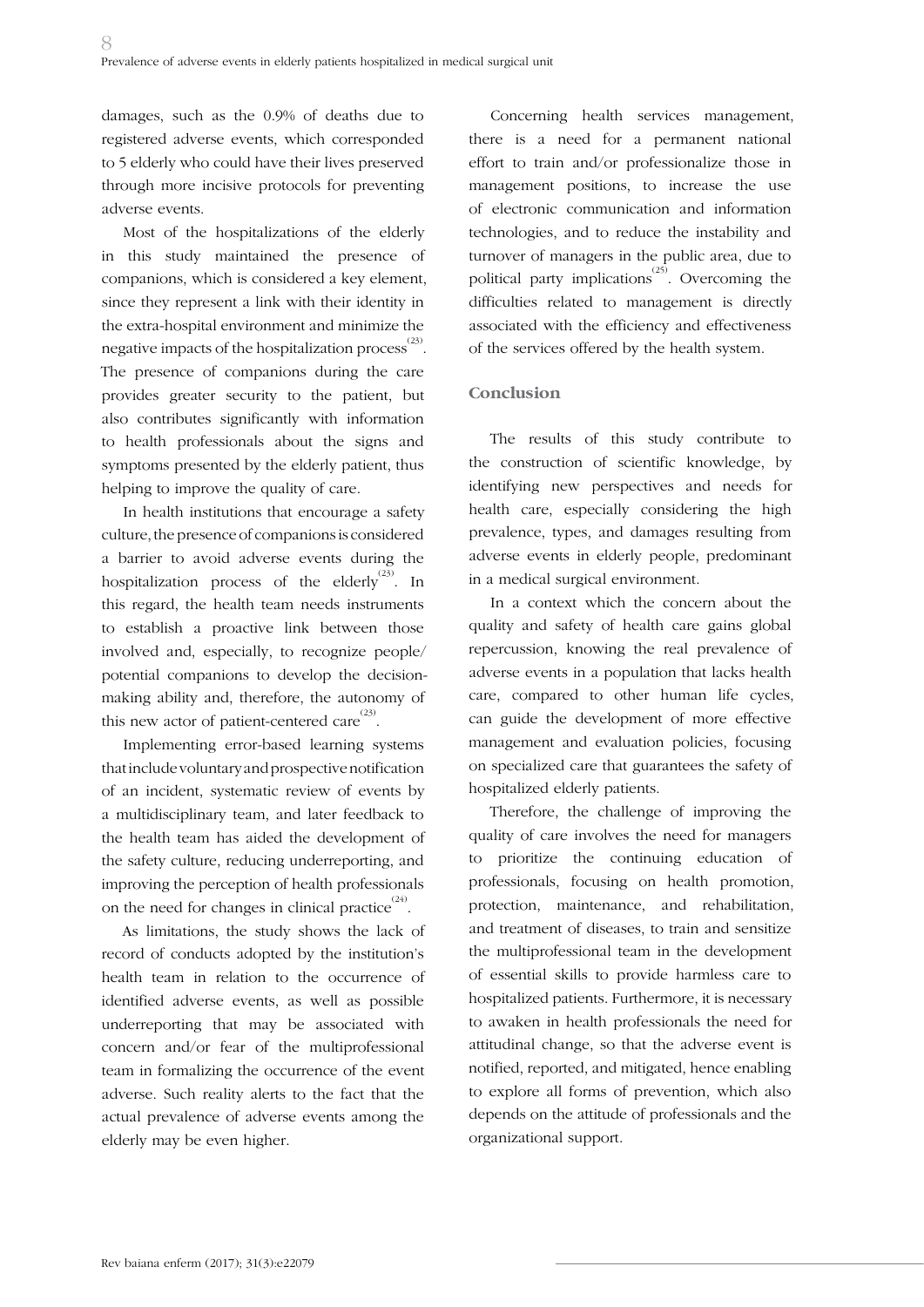#### **Collaborations**

1. conception, design, analysis and interpretation of data: Cristiane Chagas Teixeira, Ana Lúcia Queiroz Bezerra, Thatianny Tanferri de Brito Paranaguá and Valéria Pagotto;

2. writing of the article and relevant critical review of the intellectual content: Cristiane Chagas Teixeira, Ana Lúcia Queiroz Bezerra, Thatianny Tanferri de Brito Paranaguá and Valéria Pagotto;

3. final approval of the version to be published: Cristiane Chagas Teixeira and Ana Lúcia Queiroz Bezerra.

### **References**

- 1. Souza AS, Andrade CC, Reis Junior AP, Meira EC, Menezes MR, Gonçalves LHT. Atendimento ao idoso hospitalizado: percepções de profissionais de saúde. Ciênc cuid saúde. 2013 Apr/ Jun;12(2):274-81.
- 2. Szlejf C, Farfel JM, Curiati JA, Couto Junior EB, Jacob-Filho W, Azevedo RS. Medical adverse events in elderly hospitalized patients: a prospective study. Clinics. 2012;67(11):1247-52.
- 3. Dupouy J, Moulis G, Tubery M, Ecoiffier M, Sommet A, Poutrain JC, et al. Which adverse events are related to health care during hospitalization in elderly inpatients? Int J Med Sci. 2013 Jul;10(9):1224-30.
- 4. Ackroyd-Stolarz S, Bowles SK, Giffin L. Validating administrative data for the detection of adverse events in older hospitalized patients. Drug Healthc Patient Saf. 2014 Aug;13(6):101-8.
- 5. World Health Organization. World alliance for patient safety. Taxonomy. The conceptual framework for the international classification for patient safety [Internet]. Genève; 2009 [cited 2016 Dec 19]. Available from: http://www.who.int/ patientsafety/taxonomy/icps\_full\_report.pdf
- 6. Meier F, Maas R, Sonst A, Patapovas A, Müller F, Plank-Kiegele B, et al. Adverse drug events in patients admitted to an emergency department: an analysis of direct costs. Pharmacoepidemiol Drug Saf. 2015 Feb;24(2):176-86.
- 7. Sousa P, Uva AS, Serranheira F, Leite E, Nunes C. Segurança do doente: eventos adversos em

hospitais portugueses: estudo piloto de incidência, impacto e evitabilidade. Lisboa: Escola Nacional de Saúde Pública; 2011.

- 8. Anderson O, Davis R, Hanna GB, Vincent CA. Surgical adverse events: a systematic review. Am J Surg. 2013 Aug;206(2):253-62.
- 9. World Health Organization. Word alliance for patientt safety. Forward program 2006-2007. Genève; 2007.
- 10. Buurman BM, Hoogerduijn JG, de Haan RJ, Abu-Hanna A, Lagaay AM, Verhaar HJ, et al. Geriatric conditions in acutely hospitalized older patients: prevalence and one-year survival and functional decline. PLoS One. 2011;6(11):e26951.
- 11. Paranaguá TTB, Bezerra ALQ, Santos ALM, Silva AEBC. Prevalence and factors associated with incidents related to medication in surgical patients. Rev Esc Enferm USP [Internet]. 2014[cited 2016 Jan 30];48(1):41-8. Available from: http:// www.scielo.br/pdf/reeusp/v48n1/pt\_0080-6234 reeusp-48-01-41.pdf
- 12. Mak JCS, Klein L, Mason RS, Cameron ID. Contemporary pain management in elderly patients after hip fracture surgery: cross-sectional analyses at baseline of a randomized controlled trial. Clin J Pain. 2015 Sept;31(9):788-93.
- 13. Joint Commission on the Accreditation of Healthcare Organizations. Hospital Accreditation Standards. Oakbrook Terrace: Joint Commission on Accreditation of Healthcare Organizations; 2001.
- 14. Paranaguá TTB, Bezerra ALQ, Silva AEBC, Azevedo Filho FM. Prevalence of no harm incidents and adverse events in a surgical clinic. Acta paul enferm [Internet]. 2013[cited 2016 Jan 30];26(3):256-62. Available from: http://www. scielo.br/pdf/ape/v26n3/09.pdf
- 15. Silva AEBC, Laselva CR, Carrara D, Perini E, Pinto GRS, Sousa MRG, et al. Erros de conexão: práticas seguras e riscos na administração de soluções por sondas enterais e cateteres vasculares. Boletim ISMP Brasil [Internet]. 2013[cited 2016 Jan 30];2(3):1-4. Available from: http://www.ismp-brasil.org/site/ wp-content/uploads/2015/07/V2N3.pdf
- 16. Caluête MEE, Alves EVC, Araújo NL, Costa MBS, Santos SR. Caracterização dos procedimentos cirúrgicos realizados em idosos. Rev enferm UFPE on line [Internet]. 2015[cited 2017 Feb 12];9(4):7193-201. Available from: http://www.